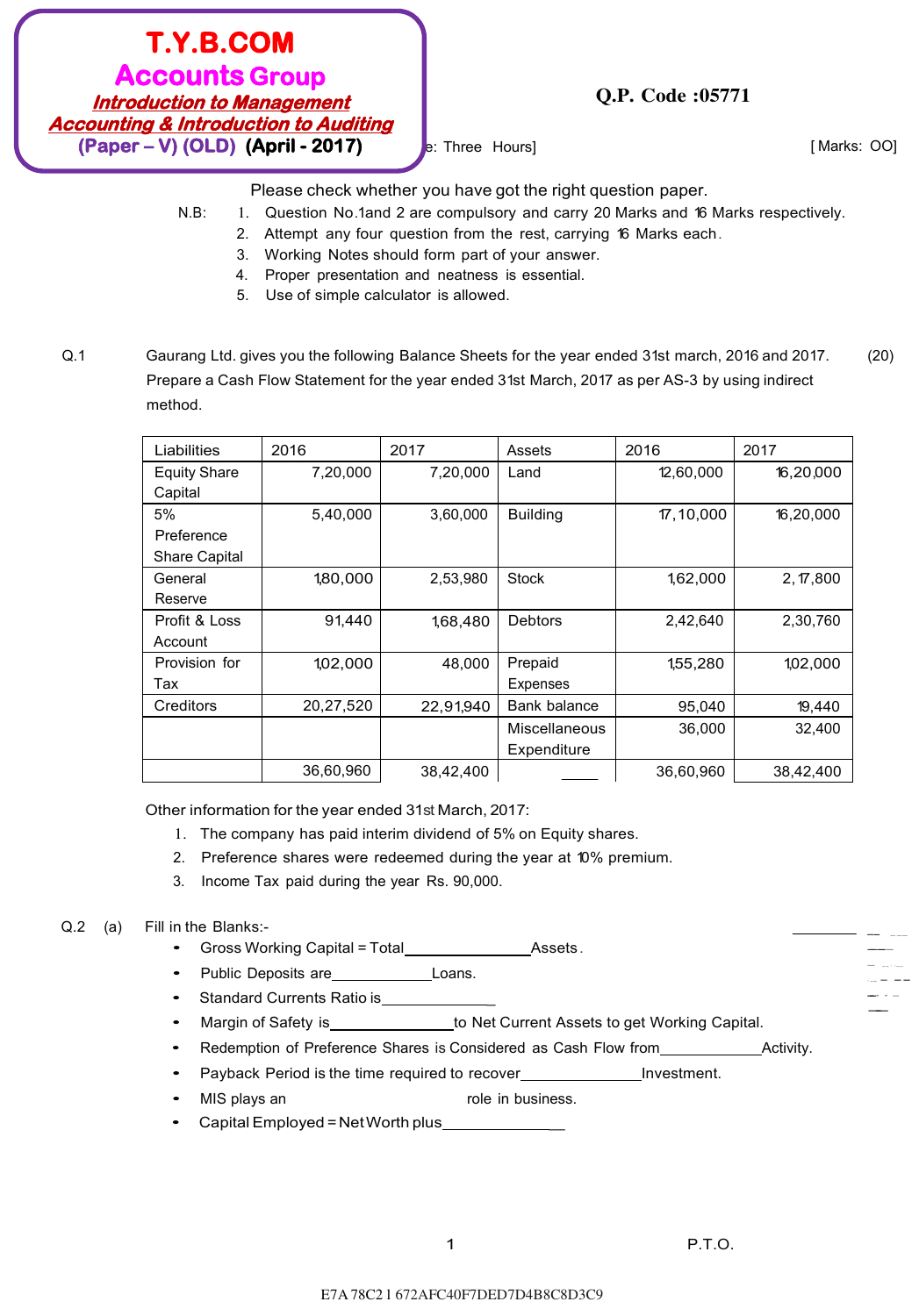#### **(b) State whether the following statements are True or False:-** (8) A SO A SO A SO A SO A SO STATE **(8)**

- A Project with shorter payback period should be accepted.
- MIS is a Computer based Information System.
- MIS should furnish quantitative and qualitative information.
- Stock of Finished Goods should be valued at Sales.
- Sales of Furniture is a Cash Inflow from Financing Acityitites.
- Proprietory Ration examines short term solvency position.
- Loss on Sale of Machinery is an Operating Income
- Working Capital is excess of Current Liabilities over Current Assets.
- Q.3 Kirti Manufacturing Limited presents the following information for 2016-2017. Estimated Yearly (16) Production and Sales = 76,000 units.

- 1. The company extends two months credit to the Debtors.
- 2. The company maintains one month's stock of Raw Materials.
- 3. The company maintains one month's stock of Finished Goods.
- 4. The processing period is one month.
- 5. The company is allowed two month's credit by Suppliers.
- 6. Wages and Overheads are paid one month in arrears.
- 7. The cash and bank balance is expected to be equal to Rs. 35,000.
- 8. There is regular purchase, production and sales cycle.
- 9. During production process wages and overheads accrue evenly.
- 10. Debtors are to be calculated on cost basis.
- 11. 20% of the customers pay one month in advance.

#### Q.4 Prashant Industries Ltd, has an investment proposal of Rs. 45 lakhs.

|     |     |                        |                                                                                          |                                                                                                                              | Q.P. Code : 05771                                                                                   |      |
|-----|-----|------------------------|------------------------------------------------------------------------------------------|------------------------------------------------------------------------------------------------------------------------------|-----------------------------------------------------------------------------------------------------|------|
|     |     |                        |                                                                                          |                                                                                                                              |                                                                                                     |      |
|     | (b) | $\bullet$              |                                                                                          | State whether the following statements are True or False:-<br>A Project with shorter payback period should be accepted.      |                                                                                                     | (8)  |
|     |     | $\bullet$              | MIS is a Computer based Information System.                                              |                                                                                                                              |                                                                                                     |      |
|     |     | $\bullet$              |                                                                                          | MIS should furnish quantitative and qualitative information.                                                                 |                                                                                                     |      |
|     |     | $\bullet$              |                                                                                          | Stock of Finished Goods should be valued at Sales.                                                                           |                                                                                                     |      |
|     |     | $\bullet$<br>$\bullet$ |                                                                                          | Sales of Furniture is a Cash Inflow from Financing Acityitites.<br>Proprietory Ration examines short term solvency position. |                                                                                                     |      |
|     |     | $\bullet$              |                                                                                          | Loss on Sale of Machinery is an Operating Income                                                                             |                                                                                                     |      |
|     |     | ٠                      |                                                                                          | Working Capital is excess of Current Liabilities over Current Assets.                                                        |                                                                                                     |      |
| Q.3 |     |                        |                                                                                          |                                                                                                                              | Kirti Manufacturing Limited presents the following information for 2016-2017. Estimated Yearly (16) |      |
|     |     |                        | Production and Sales = 76,000 units.<br>Estimated cost elements per unit are as follows: |                                                                                                                              |                                                                                                     |      |
|     |     |                        |                                                                                          |                                                                                                                              | Raw Materials - Rs. 5; Wages - Rs. 3; Overheads - Rs. 2 and Selling Price $-$ Rs. 12.               |      |
|     |     | Further Information:   |                                                                                          |                                                                                                                              |                                                                                                     |      |
|     |     |                        |                                                                                          | 1. The company extends two months credit to the Debtors.<br>2. The company maintains one month's stock of Raw Materials.     |                                                                                                     |      |
|     |     |                        |                                                                                          | 3. The company maintains one month's stock of Finished Goods.                                                                |                                                                                                     |      |
|     |     | 4.                     | The processing period is one month.                                                      |                                                                                                                              |                                                                                                     |      |
|     |     | 5.                     |                                                                                          | The company is allowed two month's credit by Suppliers.                                                                      |                                                                                                     |      |
|     |     | 6.                     |                                                                                          | Wages and Overheads are paid one month in arrears.<br>7. The cash and bank balance is expected to be equal to Rs. 35,000.    |                                                                                                     |      |
|     |     | 8.                     |                                                                                          | There is regular purchase, production and sales cycle.                                                                       |                                                                                                     |      |
|     |     | 9.                     |                                                                                          | During production process wages and overheads accrue evenly.                                                                 |                                                                                                     |      |
|     |     |                        | 10. Debtors are to be calculated on cost basis.                                          |                                                                                                                              |                                                                                                     |      |
|     |     |                        |                                                                                          | 11. 20% of the customers pay one month in advance.<br>Prepare a statement showing an estimate of working capital.            |                                                                                                     |      |
|     |     |                        |                                                                                          | Prashant Industries Ltd, has an investment proposal of Rs. 45 lakhs.                                                         |                                                                                                     | (16) |
|     |     |                        |                                                                                          | The expected cash inflows and present value factors are:-                                                                    |                                                                                                     |      |
| Q.4 |     |                        |                                                                                          |                                                                                                                              |                                                                                                     |      |
|     |     |                        | Year                                                                                     | Profit                                                                                                                       | P.V factor a, 10%                                                                                   |      |
|     |     |                        | $\mathcal{I}$<br>2                                                                       | 7,87,500<br>7,87,500                                                                                                         | 0.909<br>0.826                                                                                      |      |
|     |     |                        | 3                                                                                        | 9,00,000                                                                                                                     | 0.751                                                                                               |      |
|     |     |                        | $\overline{4}$<br>5.                                                                     | 9,00,000                                                                                                                     | 0.683<br>0.621                                                                                      |      |
|     |     |                        | $6\phantom{1}$                                                                           | 10,12,500<br>10,12,500                                                                                                       | 0.564                                                                                               |      |
|     |     |                        | Ī.                                                                                       | 11,25,000                                                                                                                    | 0.513                                                                                               |      |
|     |     |                        | 8<br>$\overline{9}$                                                                      | 11,25,000<br>9,00,000                                                                                                        | 0.467<br>0.424                                                                                      |      |
|     |     |                        | $40^\circ$                                                                               | 6,75,000                                                                                                                     | 0.386                                                                                               |      |
|     |     |                        | You are required to ascertain:-                                                          |                                                                                                                              |                                                                                                     |      |
|     |     | Payback Period<br>Ï}   |                                                                                          |                                                                                                                              |                                                                                                     |      |
|     |     | 51).                   | Net Present Value @10 %                                                                  |                                                                                                                              |                                                                                                     |      |
|     |     | [j])                   | Profitability Index @ 10%.                                                               | $\overline{2}$                                                                                                               | P.T.O.                                                                                              |      |

- i) Payback Period
- ii) Net Present Value @10 %
- iii) Profitability Index @ 10%.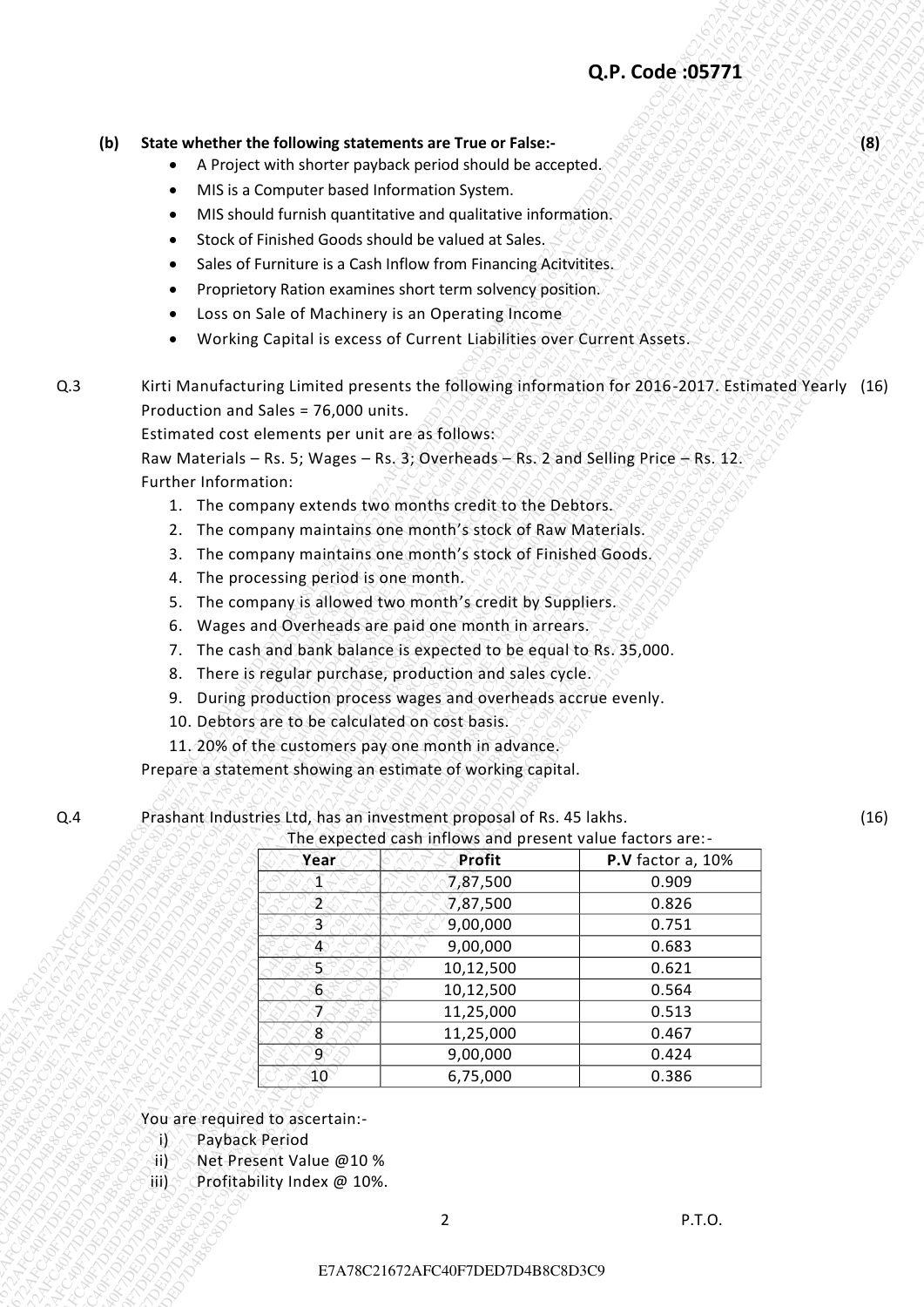## **Q.P. Code :05771**

- Q.5 From the following information given by Oasis Ltd. prepare an estimate of Working Capital for  $\setminus$  (16) the year ended 31" March, 2016.
	- i) Estimated Level of activity 2,08,000 units for the year of 52 weeks.
	- ii) Cost of raw material per unit is Rs. 5
	- iii) Cost of Labour per unit is 40% of Raw material
	- iv) Cost of Overheads per unit is 50% of the Labour cost
	- v) Profit per unit is 200% of overheads.
	- vi) Raw Material remain in stock for 4 weeks.
	- vii) Materials remain in process for 4 weeks
	- viii) During processing Labour and Overheads accrue evenly throughout the year
	- ix) Finished Goods remain in stock for 4 weeks
	- x) Customers are allowed 6 weeks credit
	- xi) Suppliers allow 4 weeks credit
	- xii) Time lag in payment of Wages is 4 weeks
	- xiii) Time lag in payment of Overheads is 2 weeks
	- xiv) Cash and Bank balance to be maintained is 80,000
	- xv) Debtors are calculated on sales basis.
- Q.6 Following is the Revenue Statement of ABC Ltd.:

# (16)

### **Trading, Profit** & **Loss Account for the year ended** 31**st March,** 2017

|     |                                                                                     |          |                                                                                               | Q.P. Code : 05771  |      |
|-----|-------------------------------------------------------------------------------------|----------|-----------------------------------------------------------------------------------------------|--------------------|------|
|     |                                                                                     |          |                                                                                               |                    |      |
| Q.5 |                                                                                     |          | From the following information given by Oasis Ltd. prepare an estimate of Working Capital for |                    | (16) |
|     | the year ended 31" March, 2016.<br>i)                                               |          | Estimated Level of activity 2,08,000 units for the year of 52 weeks.                          |                    |      |
|     | Cost of raw material per unit is Rs. 5<br>ii)                                       |          |                                                                                               |                    |      |
|     | Cost of Labour per unit is 40% of Raw material<br>iii)                              |          |                                                                                               |                    |      |
|     | iv)<br>Profit per unit is 200% of overheads.<br>v)                                  |          | Cost of Overheads per unit is 50% of the Labour cost                                          |                    |      |
|     | Raw Material remain in stock for 4 weeks?<br>vi)                                    |          |                                                                                               |                    |      |
|     | Materials remain in process for 4 weeks<br>vii)                                     |          |                                                                                               |                    |      |
|     | viii)                                                                               |          | During processing Labour and Overheads accrue evenly throughout the year                      |                    |      |
|     | Finished Goods remain in stock for 4 weeks<br>ix)                                   |          |                                                                                               |                    |      |
|     | Customers are allowed 6 weeks credit<br>x)<br>Suppliers allow 4 weeks credit<br>xi) |          |                                                                                               |                    |      |
|     | Time lag in payment of Wages is 4 weeks<br>xii)                                     |          |                                                                                               |                    |      |
|     | Time lag in payment of Overheads is 2 weeks<br>xiii)                                |          |                                                                                               |                    |      |
|     | xiv)                                                                                |          | Cash and Bank balance to be maintained is 80,000                                              |                    |      |
|     | Debtors are calculated on sales basis.<br>xv)                                       |          |                                                                                               |                    |      |
|     | Following is the Revenue Statement of ABC Ltd.:                                     |          |                                                                                               |                    | (16) |
|     |                                                                                     |          |                                                                                               |                    |      |
| Q.6 |                                                                                     |          |                                                                                               |                    |      |
|     |                                                                                     |          | Trading, Profit & Loss Account for the year ended 31st March, 2017                            |                    |      |
|     | Particulars                                                                         | Amount   | <b>Particulars</b>                                                                            | Amount             |      |
|     | To Opening Stock<br>To Purchases                                                    | 27,150   | <b>By Sales</b><br>1,63,575 By Closing Stock                                                  | 2,55,000<br>42,000 |      |
|     | To Carriage Inward                                                                  | 4,275    | By Interest received on                                                                       | 2,700              |      |
|     |                                                                                     | 45,000   | Investment                                                                                    |                    |      |
|     | To Office Expenses<br>To Sales Expenses                                             | 13,500   |                                                                                               |                    |      |
|     | To Loss on Sale of                                                                  | 1,200    |                                                                                               |                    |      |
|     | Fixed                                                                               |          |                                                                                               |                    |      |
|     | Assets<br>To Net Profit c/d                                                         | 45,000   |                                                                                               |                    |      |
|     |                                                                                     | 2,99,700 |                                                                                               | 2,99,700           |      |
|     | Calculate the following ratios:<br>a) Gross Profit Ratio                            |          |                                                                                               |                    |      |
|     | b) Operating Ratio                                                                  |          |                                                                                               |                    |      |
|     | <b>Stock Turnover Ratio</b><br>c)                                                   |          |                                                                                               |                    |      |
|     | d) Office Expenses Ratio                                                            |          |                                                                                               |                    |      |
|     | e) Net Profit Before Tax Ratio                                                      |          |                                                                                               |                    |      |
|     | Give your comments on Operating Ratio only.                                         |          |                                                                                               |                    |      |
|     | Note: Vertical Income Statement need not be prepared.                               |          |                                                                                               |                    |      |
|     |                                                                                     |          |                                                                                               |                    |      |
|     |                                                                                     |          |                                                                                               |                    |      |
|     |                                                                                     |          |                                                                                               |                    |      |
|     |                                                                                     |          | 3                                                                                             | P.T.O.             |      |

- a) Gross Profit Ratio
- b) Operating Ratio
- c) Stock Turnover Ratio
- d) Office Expenses Ratio
- e) Net Profit Before Tax Ratio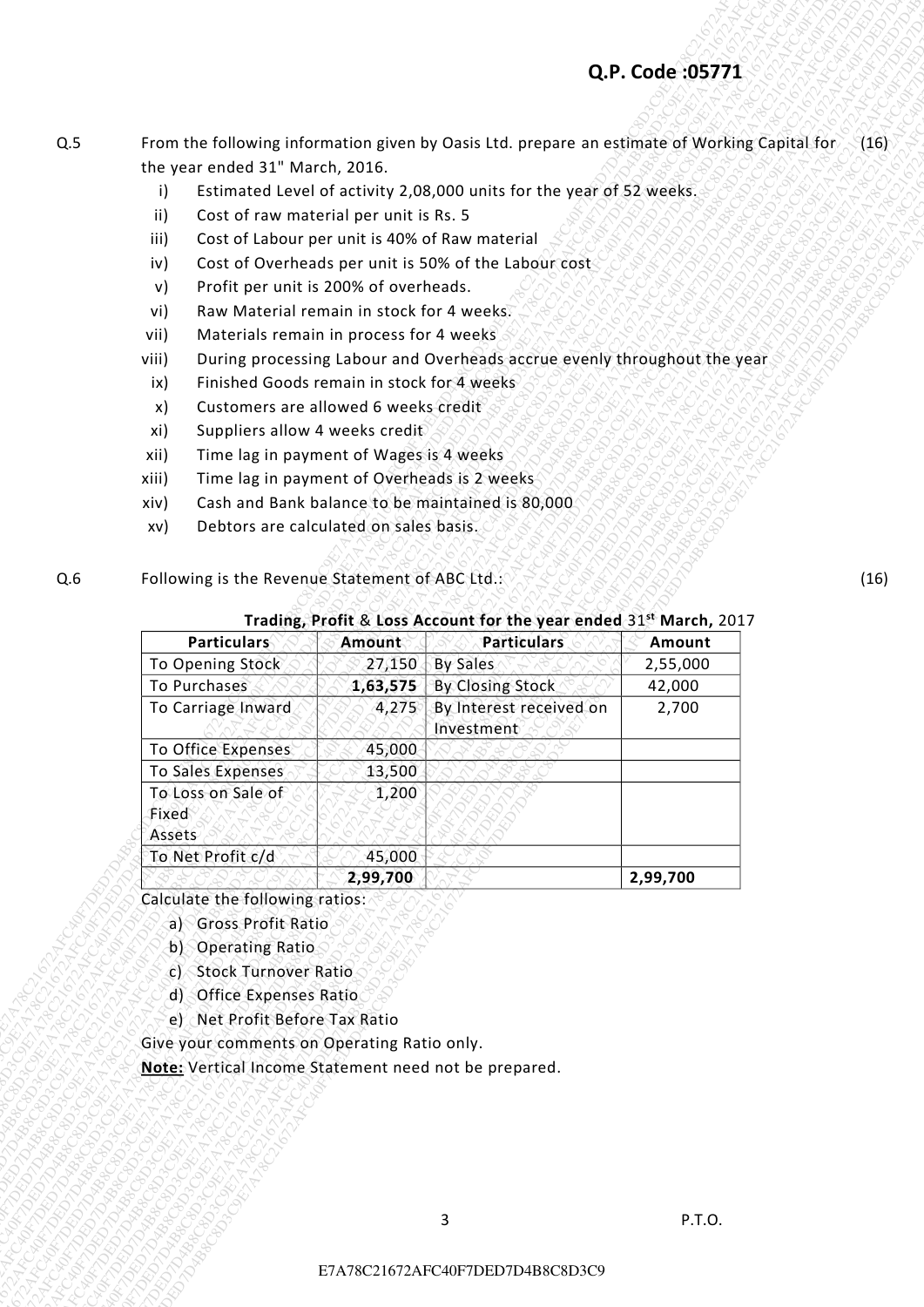# **Q.P. Code :05771**

#### Q.7 Prepare a Comparative Revenue Statement in Vertical Form from the following details Supreme Ltd. (16)

|                                |          |                     |                  |                                                                                                               |          |           |          | Prepare a Comparative Revenue Statement in Vertical Form from the following details Supreme Ltd. |
|--------------------------------|----------|---------------------|------------------|---------------------------------------------------------------------------------------------------------------|----------|-----------|----------|--------------------------------------------------------------------------------------------------|
|                                |          |                     |                  | Revenue statement for the year ended 31 <sup>st</sup> March                                                   |          |           |          |                                                                                                  |
| Particular                     |          | 2016                | 2017             | Particular                                                                                                    |          | 2016      |          | 2017                                                                                             |
| To Opening Stock               |          | 2,25,000            | 3,00,000         | By Sales                                                                                                      |          | 45,00,000 |          | 60,00,000                                                                                        |
| To Purchase                    |          | 22,50,000           | 32,10,000        | By Closing Stock                                                                                              |          | 3,00,000  |          | 3,60,000                                                                                         |
| To Interest on<br>Debenture    |          | 1,50,000            | 1,50,000         | <b>By Dividend</b>                                                                                            |          | 12,000    |          | 39,000                                                                                           |
| <b>To Depreciation:</b>        |          |                     |                  | By Profit on Sale                                                                                             |          | 24,000    |          | Nil                                                                                              |
|                                |          |                     |                  | of Machinery                                                                                                  |          |           |          |                                                                                                  |
| Furniture                      |          | 15,000<br>36,000    | 15,000<br>30,000 |                                                                                                               |          |           |          |                                                                                                  |
| Machinery<br>To Administrative |          | 2,94,000            | 4,41,000         |                                                                                                               |          |           |          |                                                                                                  |
| Expenses                       |          |                     |                  |                                                                                                               |          |           |          |                                                                                                  |
| To Selling                     |          | 4,56,000            | 7,53,000         |                                                                                                               |          |           |          |                                                                                                  |
| Expenses                       |          |                     |                  |                                                                                                               |          |           |          |                                                                                                  |
| To Carriage<br>Outward         |          | 75,000              | 3,15,000         |                                                                                                               |          |           |          |                                                                                                  |
| To Loss by fire                |          | .Nîk                | 15,000           |                                                                                                               |          |           |          |                                                                                                  |
| To wages                       |          | 1,95,000            | 3,00,000         |                                                                                                               |          |           |          |                                                                                                  |
| To Provision for<br>Tax        |          | 5,70,000            | 4,35,000         |                                                                                                               |          |           |          |                                                                                                  |
| To Net Profit                  |          | 5,70,000            | 4,35,000         |                                                                                                               |          |           |          |                                                                                                  |
|                                |          |                     |                  |                                                                                                               |          |           |          |                                                                                                  |
| 2016 as under:                 |          | 48,36,000           | 63,99,000        | MIS Ritesh Ltd. carrying on business furnishes their position as on 31 <sup>st</sup> December, 2014, 2015 and |          | 48,36,000 |          |                                                                                                  |
| Liabilities                    | 2014     | 2015                | 2016             | <b>Assets</b>                                                                                                 | 2014     | 2015      |          | 2016                                                                                             |
| Equity                         |          | 3,00,000 3,00,000   |                  | 4,00,000 Fixed Assets                                                                                         | 3,00,000 |           | 3,00,000 |                                                                                                  |
| Share                          |          |                     |                  |                                                                                                               |          |           |          |                                                                                                  |
| Preference                     |          | 2,00,000 2,00,000   |                  | 2,50,000 Investments                                                                                          | 1,00,000 |           | 1,00,000 |                                                                                                  |
|                                |          |                     |                  |                                                                                                               |          |           |          |                                                                                                  |
| Share<br>General               |          | 50,000 1,00,000     | 1,00,000 Debtors |                                                                                                               | 1,00,000 |           | 1,50,000 |                                                                                                  |
|                                |          |                     |                  |                                                                                                               |          |           |          |                                                                                                  |
| Secured                        | 1,00,000 | 1,00,000            | 50,000Stock      |                                                                                                               | 50,000   |           | 1,00,000 | 63,99,000<br>4,00,000<br>1,00,000<br>2,00,000<br>50,000                                          |
| Sundry                         | 40,000   | 80,000              |                  | 80,000 Advance Paid                                                                                           | 50,000   |           | 50,000   | 50,000                                                                                           |
| <b>Bills</b>                   | 10,000   | 20,000              | 20,000 Cash      |                                                                                                               | 50,000   |           | 50,000   |                                                                                                  |
|                                |          |                     |                  | <b>Bank</b>                                                                                                   | 25,000   |           | 40,000   |                                                                                                  |
|                                |          |                     |                  | Discount on                                                                                                   | 25,000   |           | 10,000   | 50,000<br>45,000<br>5,000                                                                        |
|                                |          | $7,00,000$ 8,00,000 | 9,00,000         | issue of                                                                                                      | 7,00,000 |           | 8,00,000 | 9,00,000                                                                                         |

| <b>Liabilities</b> | 2014     | 2015     | 2016             | <b>Assets</b>         | 2014     | 2015     | 2016     |
|--------------------|----------|----------|------------------|-----------------------|----------|----------|----------|
| Equity             | 3,00,000 | 3,00,000 |                  | 4,00,000 Fixed Assets | 3,00,000 | 3,00,000 | 4,00,000 |
| Share              |          |          |                  |                       |          |          |          |
| Preference         | 2,00,000 | 2,00,000 |                  | 2,50,000 Investments  | 1,00,000 | 1,00,000 | 1,00,000 |
| Share              |          |          |                  |                       |          |          |          |
| General            | 50,000   | 1,00,000 | 1,00,000 Debtors |                       | 1,00,000 | 1,50,000 | 2,00,000 |
| <b>Secured</b>     | 1,00,000 | 1,00,000 | 50,000Stock      |                       | 50,000   | 1,00,000 | 50,000   |
| Sundry             | 40,000   | 80,000   |                  | 80,000 Advance Paid   | 50,000   | 50,000   | 50,000   |
| <b>Bills</b>       | 10,000   | 20,000   | 20,000 Cash      |                       | 50,000   | 50,000   | 50,000   |
|                    |          |          |                  | Bank                  | 25,000   | 40,000   | 45,000   |
|                    |          |          |                  | Discount on           | 25,000   | 10,000   | 5,000    |
|                    |          |          |                  | issue of              |          |          |          |
|                    | 7,00,000 | 8,00,000 | 9,00,000         |                       | 7,00,000 | 8,00,000 | 9,00,000 |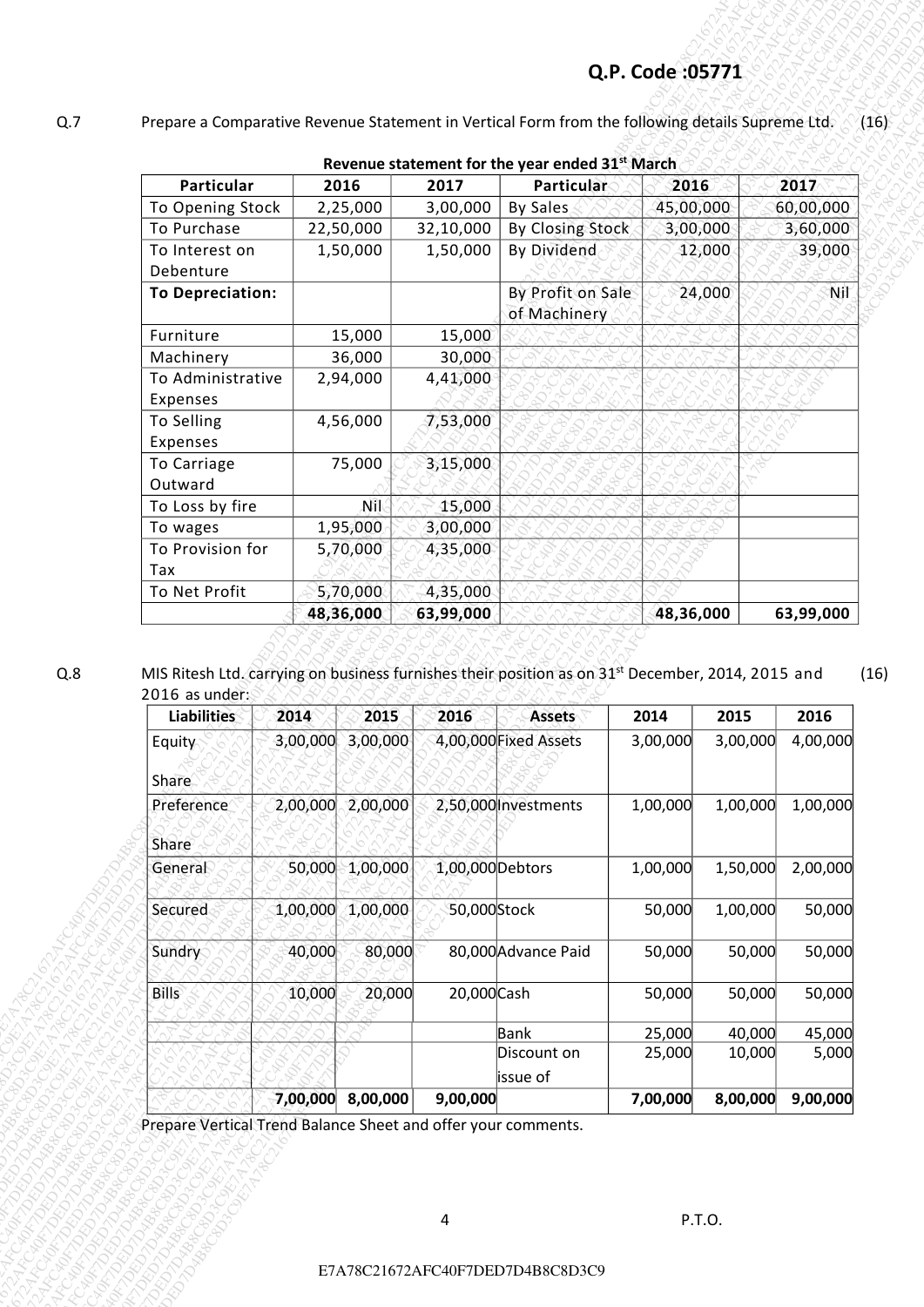## **Q.9** Write short notes on any four of the following:- (16)

- i) Steps in designing Management Information System (MIS).
- ii) Net Present Value Method.
- exare inter and promptured utility bility contain the company contain the company contain the company contain the company contain the company contain the company contain the company contain the company contain the company EXAPY IN EXAPTUATION STATISTIC CONTROLLED CONTROLLED CONTROLLED CONTROLLED CONTROLLED CONTROLLED CONTROLLED CONTROLLED CONTROLLED CONTROLLED CONTROLLED CONTROLLED CONTROLLED CONTROLLED CONTROLLED CONTROLLED CONTROLLED CONT Exarge of the choice choice choice choice choice choice choice choice choice choice choice choice choice choice choice choice choice choice choice choice choice choice choice choice choice choice choice choice choice choic  $R = 0$ <br>  $R = 0$ <br>  $R = 0$  For a construction of a management with realized systems whereas<br>  $R = 0$  For a construction of a management with realized systems.<br>  $R = 0$  For a construction of a management with realized systems, a E7A78C21672AFC40F7DED7D4B8C8D3C9E7A78C21672AFC40F7DED7D4B8C8D3C9E7A78C21672AFC40F7DED7D4B8C8D3C9E7A78C21672AFC40F7DED7D4B8C8D3C9E7A78C21672AFC40F7DED7D4B8C8D3C9E7A78C21672AFC40F7DED7D4B8C8D3C9 EXAPY THREE REGISTERS OF DEFINITION CONTRACT THE CONTRACT THE CONTRACT THE CONTRACT THE CONTRACT THE CONTRACT THE CONTRACT THE CONTRACT THE CONTRACT THE CONTRACT THE CONTRACT THE CONTRACT THE CONTRACT THE CONTRACT THE CONT EXAPTER MOUTHERS OF MANY CHECK ON ANY TOUR CONTROL CONTROL CONTROL CONTROL CONTROL CONTROL CONTROL CONTROL CONTROL CONTROL CONTROL CONTROL CONTROL CONTROL CONTROL CONTROL CONTROL CONTROL CONTROL CONTROL CONTROL CONTROL CON EXAPTER MOUTHERS OF MANY CHECK ON ANY TOUR CONTROL CONTROL CONTROL CONTROL CONTROL CONTROL CONTROL CONTROL CONTROL CONTROL CONTROL CONTROL CONTROL CONTROL CONTROL CONTROL CONTROL CONTROL CONTROL CONTROL CONTROL CONTROL CON EXAPTER MOUTHERS OF MANY CHECK ON ANY TOUR CONTROL CONTROL CONTROL CONTROL CONTROL CONTROL CONTROL CONTROL CONTROL CONTROL CONTROL CONTROL CONTROL CONTROL CONTROL CONTROL CONTROL CONTROL CONTROL CONTROL CONTROL CONTROL CON EXAPTER MOUTHERS OF MANY CHECK ON ANY TOUR CONTROL CONTROL CONTROL CONTROL CONTROL CONTROL CONTROL CONTROL CONTROL CONTROL CONTROL CONTROL CONTROL CONTROL CONTROL CONTROL CONTROL CONTROL CONTROL CONTROL CONTROL CONTROL CON EXAPTER MOUTHERS OF MANY CHECK ON ANY TOUR CONTROL CONTROL CONTROL CONTROL CONTROL CONTROL CONTROL CONTROL CONTROL CONTROL CONTROL CONTROL CONTROL CONTROL CONTROL CONTROL CONTROL CONTROL CONTROL CONTROL CONTROL CONTROL CON EXAPTER MOUTHERS OF MANY CHECK ON ANY TOUR CONTROL CONTROL CONTROL CONTROL CONTROL CONTROL CONTROL CONTROL CONTROL CONTROL CONTROL CONTROL CONTROL CONTROL CONTROL CONTROL CONTROL CONTROL CONTROL CONTROL CONTROL CONTROL CON EXAPY AFTER AFTAILING DEFINITION OF MATTING INTERNATIONAL CONTROL CONTROL CONTROL CONTROL CONTROL CONTROL CONTROL CONTROL CONTROL CONTROL CONTROL CONTROL CONTROL CONTROL CONTROL CONTROL CONTROL CONTROL CONTROL CONTROL CONT E7A78C21672AFC40F7DED7D4B8C8D3C9E7A78C21672AFC40F7DED7D4B8C8D3C9E7A78C21672AFC40F7DED7D4B8C8D3C9E7A78C21672AFC40F7DED7D4B8C8D3C9E7A78C21672AFC40F7DED7D4B8C8D3C9E7A78C21672AFC40F7DED7D4B8C8D3C9 EXAPY AFTER CHARLON BETWEEN CHARLON BETWEEN CHARLON BETWEEN CHARLON BETWEEN CHARLON BETWEEN CHARLON BETWEEN CHARLON BETWEEN CHARLON BETWEEN CHARLON BETWEEN CHARLON BETWEEN CHARLON BETWEEN CHARLON BETWEEN CHARLON BETWEEN CH EXAPY AFT COLORENT COMPANY AFT DEFANCE COMPANY AFT DEFANCE COMPANY AFT DEFANITION OF THE COMPANY AFT DEFANITION OF THE COMPANY AFT DEFANITION OF THE COMPANY AFT DEFANITION OF THE COMPANY AFT DEFANITION OF THE COMPANY AFT D EXAPY SUNTAIN THIS CORPORATION CONTROLLER CONTROLLER CONTROLLER CONTROLLER CONTROLLER CONTROLLER CONTROLLER CONTROLLER CONTROLLER CONTROLLER CONTROLLER CONTROLLER CONTROLLER CONTROLLER CONTROLLER CONTROLLER CONTROLLER CONT E7A78C21672AFC40F7DED7D4B8C8D3C9E7A78C21672AFC40F7DED7D4B8C8D3C9E7A78C21672AFC40F7DED7D4B8C8D3C9E7A78C21672AFC40F7DED7D4B8C8D3C9E7A78C21672AFC40F7DED7D4B8C8D3C9E7A78C21672AFC40F7DED7D4B8C8D3C9 E7A78C21672AFC40F7DED7D4B8C8D3C9E7A78C21572AFC40F7DED7D4B8C8D3C9E7A78C2152AFC40F7DED7D4B8C8D3C9E7A78C2157AFC40FC40F7DED7D4B8C8D3C9E7A78C21672AFC40FC40F7DED7D4B8C8D3C9E7A78C2167A78C2167D4AFC40FC40F7DED7D4B8C8D3C9E7A78C2167D E7A78C21672AFC40FC40FC40F7DED7D4B8C8D3C9E7AFC40FC40F7DED7D4B8C8D3C9E7AFC40F1DED7D4B8C8D3C9E7AFC40FC40F7DED7D4B8C8D3C9E7AFC40FC40F7D4B8C8D3C9E7AFC40FC40F7D4B8C8D3C9E7A78C21672AFC40FC40F7D4B8C8D3C9E7A78C21672AFC40FC40F7D4B8C iii) Characteristics of Management Information System (MIS).

---------------------------------

- iv) Capital Gearing Ratio.
- v) Working Capital Cycle.

E7A78C21672AFC40F7DED7D4B8C8D3C9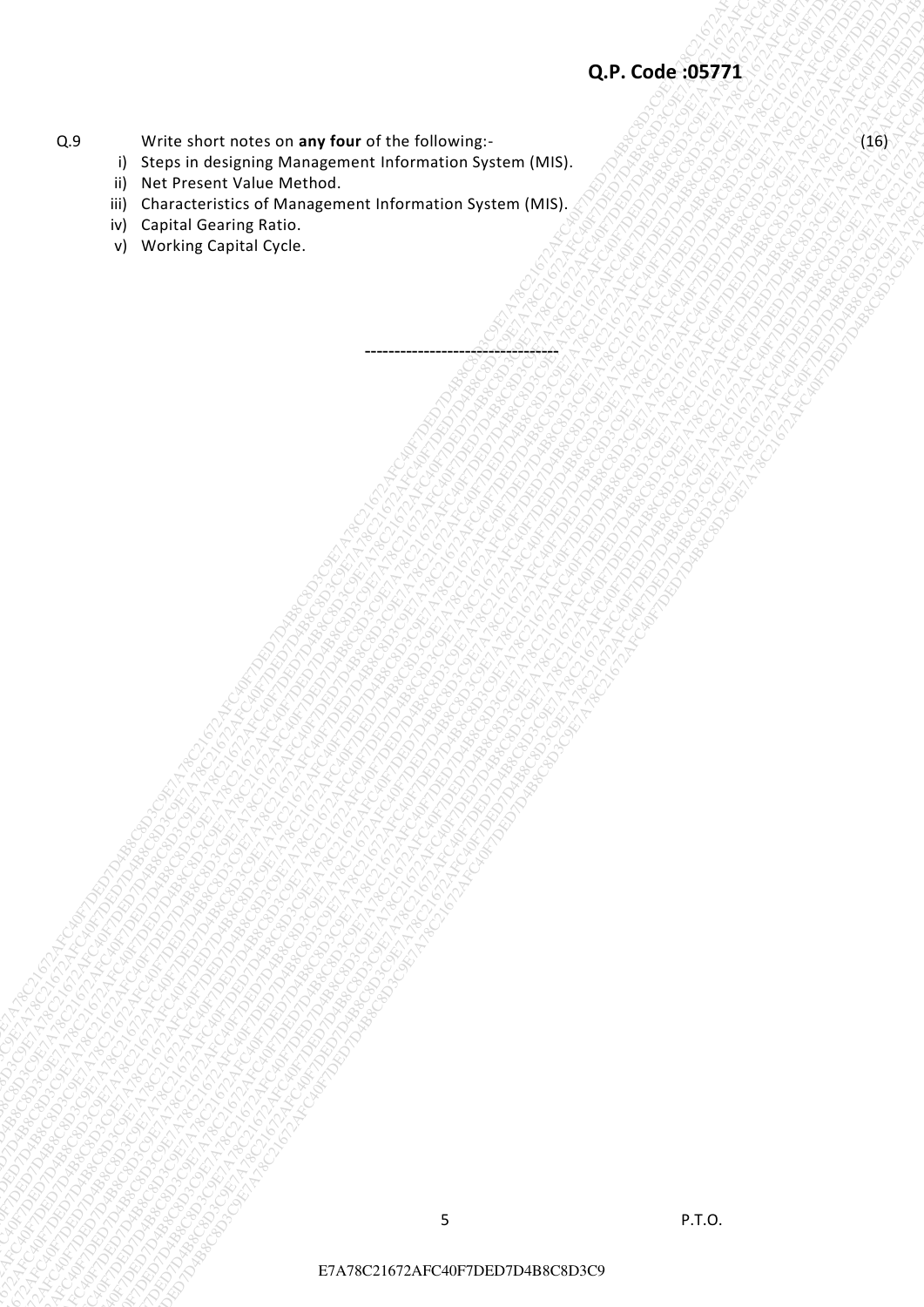- **सचना ू : १. Q.१ आणि २ अननवार्य असन तर्ाांना अन ू क्रमे ु २० व १६ गि आहेत. ु**
	- **२. शेष प्रशनाांतन कोितेही चार प्रशन सोडवा, तर्ाांना प्रतर्ेकी ू १६ गि आहेत. ु**
	- **३. कृती नोंदीचा तमच्र्ा उततरात समावेश करा. ु**
	- ४. योग्य सादरीकरण व नीटनेटकेपणा आवश्यक आहे.
	- **५. साधे गिकर्ांत्र वापरावे.**
- **प्र. १** गौरांग लिमिटेडचे ३१ मार्च २०१६ & २०१७ ताळेबंद दिले आहे त्यावरून ३१ मार्च २०१७ अखेरचे अप्रत्यक्ष पद्धतीने रोख प्रवाह पत्रक तयार करा.

|                                                                                                                                                       |                           |                  |                                                                             | Q.P. Code: 05771      |                 |
|-------------------------------------------------------------------------------------------------------------------------------------------------------|---------------------------|------------------|-----------------------------------------------------------------------------|-----------------------|-----------------|
|                                                                                                                                                       |                           | [वेळ : ३ तास]    |                                                                             |                       |                 |
|                                                                                                                                                       |                           |                  | Please check whether you have got the right question paper.                 |                       |                 |
| सूचना :                                                                                                                                               |                           |                  | १. Q.१ आणि २ अनिवार्य असून त्यांना अनुक्रमे २० व १६ गुण आहेत.               |                       |                 |
|                                                                                                                                                       |                           |                  | २. शेष प्रश्नांतून कोणतेही चार प्रश्न सोडवा, त्यांना प्रत्येकी १६ गुण आहेत. |                       |                 |
|                                                                                                                                                       |                           |                  | 3. कृती नोंदीचा तुमच्या उत्तरात समावेश करा.                                 |                       |                 |
|                                                                                                                                                       |                           |                  | ४. योग्य सादरीकरण व नीटनेटकेपणा आवश्यक आहे.                                 |                       |                 |
|                                                                                                                                                       | ५. साधे गणकयंत्र वापरावे. |                  |                                                                             |                       |                 |
| गौरांग लिमिटेडचे ३१ मार्च २०१६ & २०१७ ताळेबंद दिले आहे त्यावरून ३१ मार्च २०१७ अखेरचे अप्रत्यक्ष                                                       |                           |                  |                                                                             |                       |                 |
| पद्धतीने रोख प्रवाह पत्रक तयार करा.                                                                                                                   |                           |                  |                                                                             |                       |                 |
|                                                                                                                                                       |                           |                  | ताळेबंद पत्रक                                                               |                       |                 |
| देयता                                                                                                                                                 | ३१ मार्च<br>२०१६          | ३१ मार्च<br>२०१७ | मालमत्ता                                                                    | ३१ मार्च<br>२०१६      | ३१मार्च<br>२०१६ |
| सामान्य भाग                                                                                                                                           | 6,20,000                  | 9,20,000         | जमिन                                                                        | 82,50,000             | १६,२०,०००       |
| भांडवल                                                                                                                                                |                           |                  |                                                                             |                       |                 |
| ५% अग्रहक्क भाग<br>भांडवल                                                                                                                             | 9,80,000                  | ३,६०,००० इमारत   |                                                                             | $80,80,000$ 82,20,000 |                 |
| सामान्य निधी                                                                                                                                          | 8,00,000                  |                  | २,५३,९८० मालसाठा                                                            | १,६२,०००              | २,१७,८००        |
| नफा-तोटा खाते                                                                                                                                         | 88,880                    |                  | १,६८,४८० विविध ऋणको                                                         | २,४२,६४०              | २,३०,७६०        |
| प्रस्तावित लाभांश                                                                                                                                     | 8,02,000                  |                  | ४८,००० आगाऊ खर्च                                                            | १,५५,२८०              | 8,02,000        |
| विविध धनको                                                                                                                                            | 50,30,930                 |                  | २२,९१,९४० बँक शिल्लक                                                        | ९५,०४०                | १९,४४०          |
|                                                                                                                                                       |                           |                  | संकीर्ण खर्च                                                                | $3\xi,$ 000           | ३२,४००          |
|                                                                                                                                                       | 36, 60, 860               | 36,82,800        |                                                                             | 38, 60, 860           | ३८,४२,४००       |
| अधिक माहिती :- (३१ मार्च २०१७ अखेर)                                                                                                                   |                           |                  |                                                                             |                       |                 |
| १. कंपनीने भाग भांडवलावर ५% हंगामी लाभांश दिली.<br>२. अग्रहक्क भाग भांडवलाची १०% वाढव्याने (Premium) परतफेड केली.<br>3. वर्षात आयकर रु. ९०,००० भरला.  |                           |                  |                                                                             |                       |                 |
| प्र. २ अ) गाळलेल्या जागा भरा.                                                                                                                         |                           |                  |                                                                             |                       |                 |
| <b>१.</b> ढोबळ खेळते आंडवल = एकूण <u>२००० - प्रा</u> तनाता.                                                                                           |                           |                  |                                                                             |                       |                 |
| २. स्वीकृत ठेवी हया <u>२००० २०</u> कर्ज असतात.                                                                                                        |                           |                  |                                                                             |                       |                 |
| <b>3.</b> प्रमाणबद्ध चालू अनुपात हा $\leq$ $\leq$ $\leq$ 31सतो.<br>४. खेळते भांडवल काढण्यासाठी, सुरक्षा तरतूद हि निव्वळ चालू मालमत्तेस ________ जाते. |                           |                  |                                                                             |                       |                 |
| ५. अग्रहक्क भाग भांडवलाचे विमोचन हे रोख प्रवाह पत्रकात __________ क्रिया मानली जाते.                                                                  |                           |                  |                                                                             |                       |                 |
| ६. परतावा कालावधी म्हणजे _____________ गुंतवणुकीच्या पुन:प्राप्तीला लागणारा कालावधी.                                                                  |                           |                  |                                                                             |                       |                 |
| ७. व्यवस्थापन माहिती पध्दती व्यापारात ________ भूमिका निभावतात.                                                                                       |                           |                  |                                                                             |                       |                 |
| ८. भांडवल गुंतवणूक = निव्वळ मूल्य + __________                                                                                                        |                           |                  |                                                                             |                       |                 |

### **ताळेबांद पत्रक**

- <u>१. ढोबळ खेळते भांडवल = एकूण ������</u> मालमत्ता.
- **२.** स्वीकृत ठȯवी ह्या \_\_\_\_\_\_\_\_\_\_ कजच असतात.
- **३. प्रेमाणबद्ध चालू अनुपात हा <u>२००० प</u>्रांसतो.**
- ४. खेळते भांडवल काढण्यासाठी, सुरक्षा तरतूद हि निव्वळ चालू मालमत्तेस \_\_\_\_\_\_\_\_ जाते.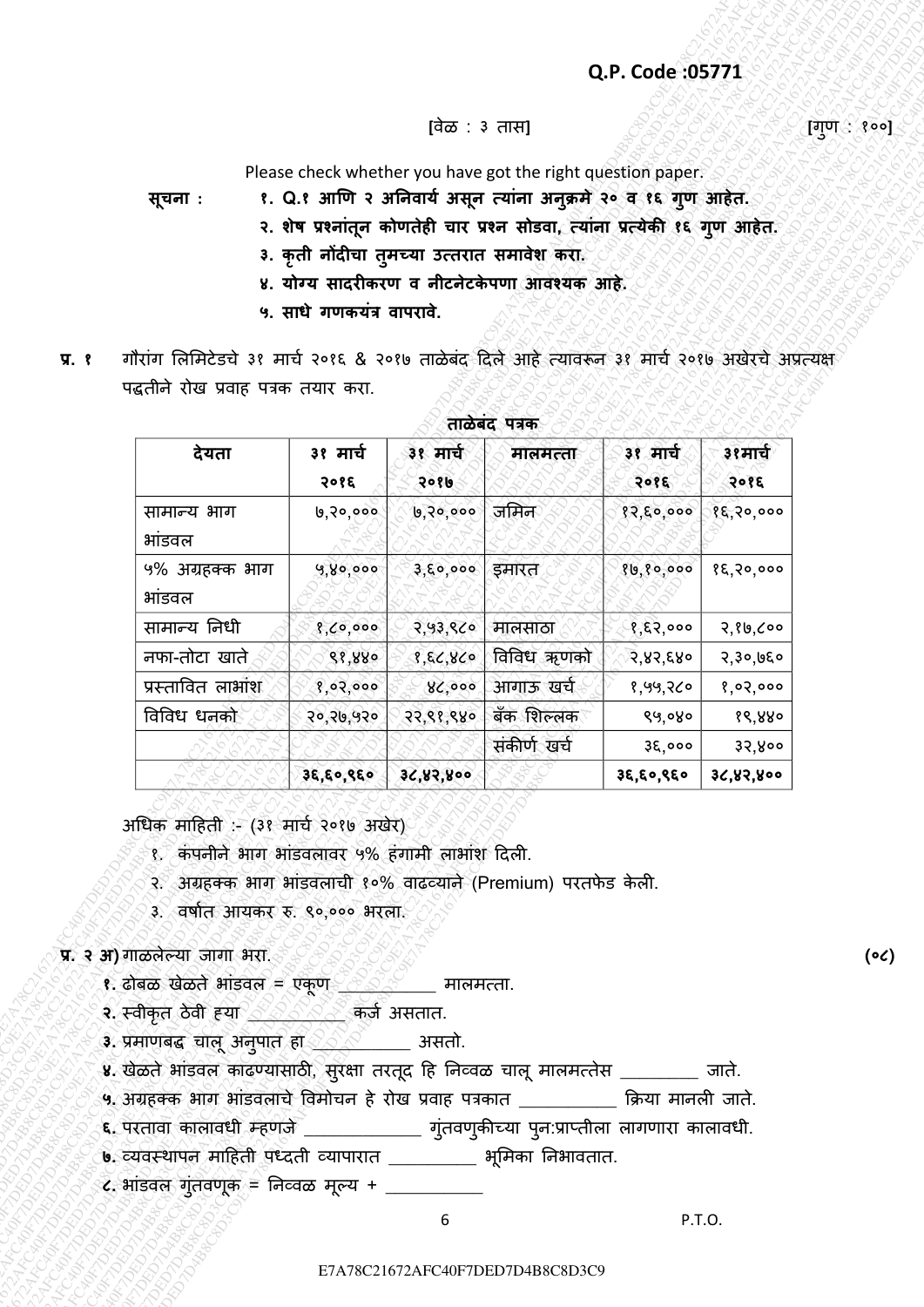ब) चूक कि बरोबर ते सांगा *(०८) के बरोबर त*े सांगा करने कर स्वीकार करने कर स्वीकार करने कर स्वीकार कर स्वीकार क

- **१.** प्रकल्प निवडताना अल्प म्**दतीच्या प्रकल्पाला प्राधन्य दयावे**.
- **२.** व्यवस्थापन माहिती पध्दती हि संगणक आधारित माहिती पद्धती आहे.
- 3. व्यवस्थापन माहिती पद्धतीने संख्यात्मक व ग्**णात्मक माहिती प्**रवावी.
- **४.** तयार मालसाठ्याचे मुल्यांकन विक्री मूल्यावर करावे.
- **५.** संयंत्रची विक्री हा वित्तीय क्रियेम्**ळे झालेला रोख अंत:प्रवाह आहे.**
- ६. स्वामित्त्व अनुपात हा कंपनीची अल्प मुदतीचे देय क्षमता दर्शवतो.
- **७.** संयंत्र विक्रीवरील तोटा हा कार्यवाहीन उत्पन्न आहे.
- **८.** चालू मालमत्ता वजा चालू देणी म्हणजेच खेळते भांडवल.
- Q.P. Code 05771<br>
C accredited rather airchite entired ratios with the set of a<br>
c accredited rather discrete ratios agents at the set of accredited ratios of the<br>
c accredited rather discrete ratios and the set of accredi Q.P. Code 95771<br>  $\Phi$  7 C<sub>2</sub> France Research and the control measurements where a state of the control minicipal street of the control minicipal street of the control minicipal street of the control minicipal street of th **Q.P. Code :95771**<br> **E7.** There is because the set of the set of the set of the set of the set of the set of the set of the set of the set of the set of the set of the set of the set of the set of the set of the set of th Q.P. Code: 35771<br>
E. verte interest in and spalmed vertement intered cent.<br>
2. constructed military state in and spalmed vertement in all-off-state deviations<br>
2. constructed military of the spanne of a sympathetic partic **C<sub>1</sub>P. Code: (55771**<br>
Exarge for school and more specifical interaction and more contaction<br>
c constraints with the constraint of the street and the station and interaction<br>
c interaction and is determined by the station Q, P. Code (85771<br>
E. versco for summit a proper application verscount outer a ratio,<br>
E. versco for summit and agents and agents and are contained and a<br>
L. versco for summit and a summit and a streame and<br>
L. versco for Q.P. Code : 55771<br>
example with respect Property and the diverse of the content and the state of the diverse state of the state of the diverse state of the state of the state of the state of the state of the state of the Q.P. Code : 55771<br>
example with respect Property and the diverse of the content and the state of the diverse state of the state of the diverse state of the state of the state of the state of the state of the state of the Q.P. Code : 55771<br>
example with respect Property and the diverse of the content and the state of the diverse state of the state of the diverse state of the state of the state of the state of the state of the state of the Q.P. Code : 55771<br>
example with respect Property and the diverse of the content and the state of the diverse state of the state of the diverse state of the state of the state of the state of the state of the state of the Q.P. Code : 55771<br>
example with respect Property and the diverse of the content and the state of the diverse state of the state of the diverse state of the state of the state of the state of the state of the state of the Q.P. Code : 55771<br>
example with respect Property and the diverse of the content and the state of the diverse state of the state of the diverse state of the state of the state of the state of the state of the state of the Q.P. Code : 55771<br>
exacts frames some regulators are some regulators and control and in the solution in the solution of the solution of the first transition of the solution of the solution of the solution of the solution Q.P. Code :05771<br>
C. There is because a reflect once the system content of the system of the system of the system of the system of the system of the system of the system of the system of the system of the system of the sy **C** $P$ . Graves for exacts of the matrix of the space of the space of the space of the space of the space of the space of the space of the space of the space of the space of the space of the space of the space of the space E7A78C21672AFC40F7DED7D4B8C8D3C9E7A78C21672AFC40F7DED7D4B8C8D3C9E7A78C21672AFC40F7DED7D4B8C8D3C9E7A78C21672AFC40F7DED7D4B8C8D3C9E7A78C21672AFC40F7DED7D4B8C8D3C9E7A78C21672AFC40F7DED7D4B8C8D3C9 Q.P. Code 195771<br>
1. over Persons the regular or events when such a region of the state of the state subset of the state subset of the state of the state of the state of the state of the state of the state of the state of Q.P. Code:35771<br>  $\Phi$  78 FC F7 BREESTAT AFR FREED CHEVROLET UNIVERSITY and C = cycles = cycles = cycles = cycles = cycles = cycles = cycles = cycles = cycles = cycles = cycles = cycles = cycles = cycles = cycles = cycles **Q.P. Code: 35771**<br> **E** 7. Pricel Description (Pricel of ex-view article critical variable critical critical critical critical critical critical critical critical critical critical critical critical critical critical crit Q.P. Code 25771<br>
E years for example a very explorer very exact interal case<br>
2. controller a fight of code in chemical case of symmetric and also<br>
3. controller a large transformation of the controller and also<br>
we defin प्र. 3 कीर्ती मॅन्यूफॅक्चरीग लिमिटेड २०१६-१७ करिताची पुढील माहिती दिली आहे. अंदाजित वार्षिक उत्पादन व विक्री = ७६,००० नग. अंदाजित परिव्यय घटक (प्रति नग) पुढीलप्रमाणे कच्चा माल - इ. ५ मजुरी - रु. ३ उपरी परिव्यय - रु. २ विक्री मुल्य - रु. १२. **(१६)**  $\overline{\mathcal{F}}$ अधिक माहित :-
	- १. ग्राहकांना दोन महिन्यांची उधारीची सवलत दिली जाते.
	- २. कच्चा मालसाठा दोन महिन्यांचा असेल.
	- **३.** तयार मालसाठा एक महिन्याचा असेल.
	- **४.** िाि प्रक्रियȯचा कािावधी एक िदहन्याचा असȯि.
	- **५.** पुरवठादार दोन महिन्याची उधारीची सवलत देतात.
	- **<sup>६.</sup> मजुरी आणि उपरी परिव्यय एक महिन्याच्या अंतराने दिले जातात.**
	- **७.** रोख आणि बँक शिल्लक रु. ३५,०००.
	- ८. खरेदी, उत्पादन व विक्री वर्षभर समप्रमाणात असते.
	- ९. उत्पादन प्रक्रियेमध्ये मजुरी आणि उपरी परिव्ययाची उत्पत्ती सम राहील.
	- **१०.**ऋणकȪ पररव्ययावर काढावȯत.
	- **११.२०% ग्राहक एक महिन्याचा आगाऊ हफ्ता देतात.**

अंदाजित खेळते भांडवल पत्रक बनवावे.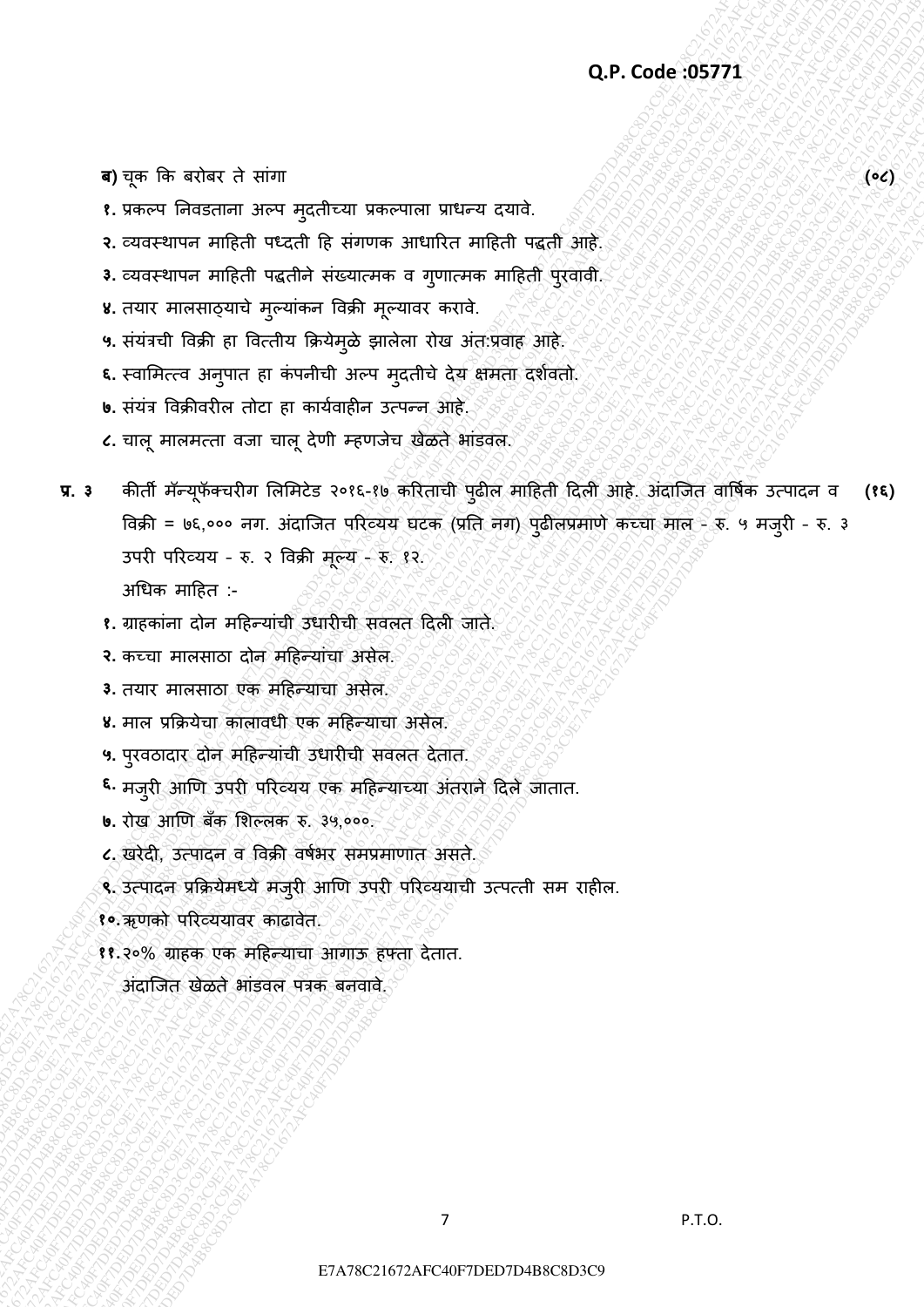| प्र. ४         |                             |                                                                                                                                                                                                                                                                                                                                                                                                             |                                                                                                                                              | प्रशांत इंडंस्ट्रीज लिमिटेडकडे रु ४५ लाखाचा गुंतवणूक प्रस्ताव आहे. अपेक्षित रोख अंतःप्रवाह आणि त्याचे (१६) |  |
|----------------|-----------------------------|-------------------------------------------------------------------------------------------------------------------------------------------------------------------------------------------------------------------------------------------------------------------------------------------------------------------------------------------------------------------------------------------------------------|----------------------------------------------------------------------------------------------------------------------------------------------|------------------------------------------------------------------------------------------------------------|--|
|                |                             | सदय मूल्य खालील प्रमाणे आहे.                                                                                                                                                                                                                                                                                                                                                                                |                                                                                                                                              |                                                                                                            |  |
|                | वर्ष                        | रोख प्रवाह                                                                                                                                                                                                                                                                                                                                                                                                  | रु १ चे सदय मूल्य @ १०%                                                                                                                      |                                                                                                            |  |
|                |                             | ७,८७,५००                                                                                                                                                                                                                                                                                                                                                                                                    | ०.९०९                                                                                                                                        |                                                                                                            |  |
|                | २                           | ७,८७,५००                                                                                                                                                                                                                                                                                                                                                                                                    | ०.८२६                                                                                                                                        |                                                                                                            |  |
|                | З                           | 8,00,000                                                                                                                                                                                                                                                                                                                                                                                                    | 0.698                                                                                                                                        |                                                                                                            |  |
|                | ୪                           | 8,00,000                                                                                                                                                                                                                                                                                                                                                                                                    | 6,8,3                                                                                                                                        |                                                                                                            |  |
|                | Y                           | १०,१२,५००                                                                                                                                                                                                                                                                                                                                                                                                   | 953.0                                                                                                                                        |                                                                                                            |  |
|                | ξ                           | १०,१२,५००                                                                                                                                                                                                                                                                                                                                                                                                   | ०.५६४                                                                                                                                        |                                                                                                            |  |
|                | ს                           | ११,२५,०००                                                                                                                                                                                                                                                                                                                                                                                                   | 0.983                                                                                                                                        |                                                                                                            |  |
|                | $\epsilon$                  | ११,२५,०००                                                                                                                                                                                                                                                                                                                                                                                                   | ०.४६७                                                                                                                                        |                                                                                                            |  |
|                | ९<br>१०                     | 8,00,000<br>६,७५,०००                                                                                                                                                                                                                                                                                                                                                                                        | 0.858<br>0.32E                                                                                                                               |                                                                                                            |  |
|                |                             | वरील माहितीवरून खालील बाबींची उत्तरे दया.                                                                                                                                                                                                                                                                                                                                                                   |                                                                                                                                              |                                                                                                            |  |
| i)             |                             | परतावा कालावधी                                                                                                                                                                                                                                                                                                                                                                                              |                                                                                                                                              |                                                                                                            |  |
| ii)            |                             | निव्वळ सदय मूल्य @ १०%                                                                                                                                                                                                                                                                                                                                                                                      |                                                                                                                                              |                                                                                                            |  |
| iii)<br>प्र. ५ | २. कच्चा माल प्रति नग रु ५. | नफा क्षमता निर्देशांक @ १०%                                                                                                                                                                                                                                                                                                                                                                                 | ओॲसिस लिमिटेडच्या खाली दिलेल्या माहिती नुसार अंदाजित खेळते भांडवल पत्रक बनवा.<br>१. ५२ आठवड्याच्या वर्षासाठी अंदाजित कार्य पातळी २,०८,००० नग |                                                                                                            |  |
|                |                             | 3. मजुरी प्रति नग - कच्च्या मालाचे ४०%.<br>४. प्रति नग नफा - उपरी परिव्यायाच्या २००%.<br>५. उपरी परिव्यय प्रति नग - मजुरीच्या ५०%.<br>६. कच्चा मालसाठा ४ आठवड्याचा आहे.<br>6. माल प्रक्रियेचा कालावधी ४ आठवडे आहे.<br>९. तयार मालसाठा ४ आठवड्यांचा आहे.<br>१० ग्राहकांना ६ आठवड्यांची उधारीची सवलत दिली जाते.<br>११.पुरवठादार ४ आठवड्याची उधारीची सवलत देतात.<br>१२. मजुरी ४ आठवड्याच्या अंतराने दिली जाते. | ८. उत्पादन प्रक्रियेमध्ये मजुरी आणि उपरी परिव्ययाची उत्पत्ती सम राहील.                                                                       |                                                                                                            |  |
|                |                             | १३.उपरी परिव्यय २ आठवड्याच्या अंतराने दिला जातो.                                                                                                                                                                                                                                                                                                                                                            |                                                                                                                                              |                                                                                                            |  |
|                |                             | १४. रोख/बँक शिल्लक रु. ८०,००० राखली जाते.                                                                                                                                                                                                                                                                                                                                                                   |                                                                                                                                              |                                                                                                            |  |
|                | १५.ऋणको विक्रीवर काढावेत.   |                                                                                                                                                                                                                                                                                                                                                                                                             |                                                                                                                                              |                                                                                                            |  |
|                |                             |                                                                                                                                                                                                                                                                                                                                                                                                             |                                                                                                                                              |                                                                                                            |  |

- i) परतावा कालावधी
- ii) निव्वळ सदय मूल्य @ १०%
- iii) निका क्षमता निर्देशांक @ १०%
- **प्र. ५** ओअॅलसस लिलिटȯडच्या खािी ददिȯल्या िादहती नसार अांदाजजत खȯळतȯ भाांडवि पत्रक बनवा. ु **(१६)**

- **२.** कच्चा माल प्रति नग रु ५.
- 3. मजुरी प्रति नग कच्च्या मालाचे ४०%.
- **४.** प्रनत नग नफा उपरी पररव्यायाच्या २००%.
- **५.** उपरी पररव्यय प्रनत नग िजुरीच्या ५०%.
- **६.** कच्चा मालसाठा ४ आठवडयाचा आहे.
- **७.** माल प्रक्रियेचा कालावधी ४ आठवडे आहे.
- ८. उत्पादन प्रक्रियेमध्ये मज़्री आणि उपरी परिव्ययाची उत्पत्ती सम राहील.
- ९. तयार मालसाठा ४ आठवड्यांचा आहे.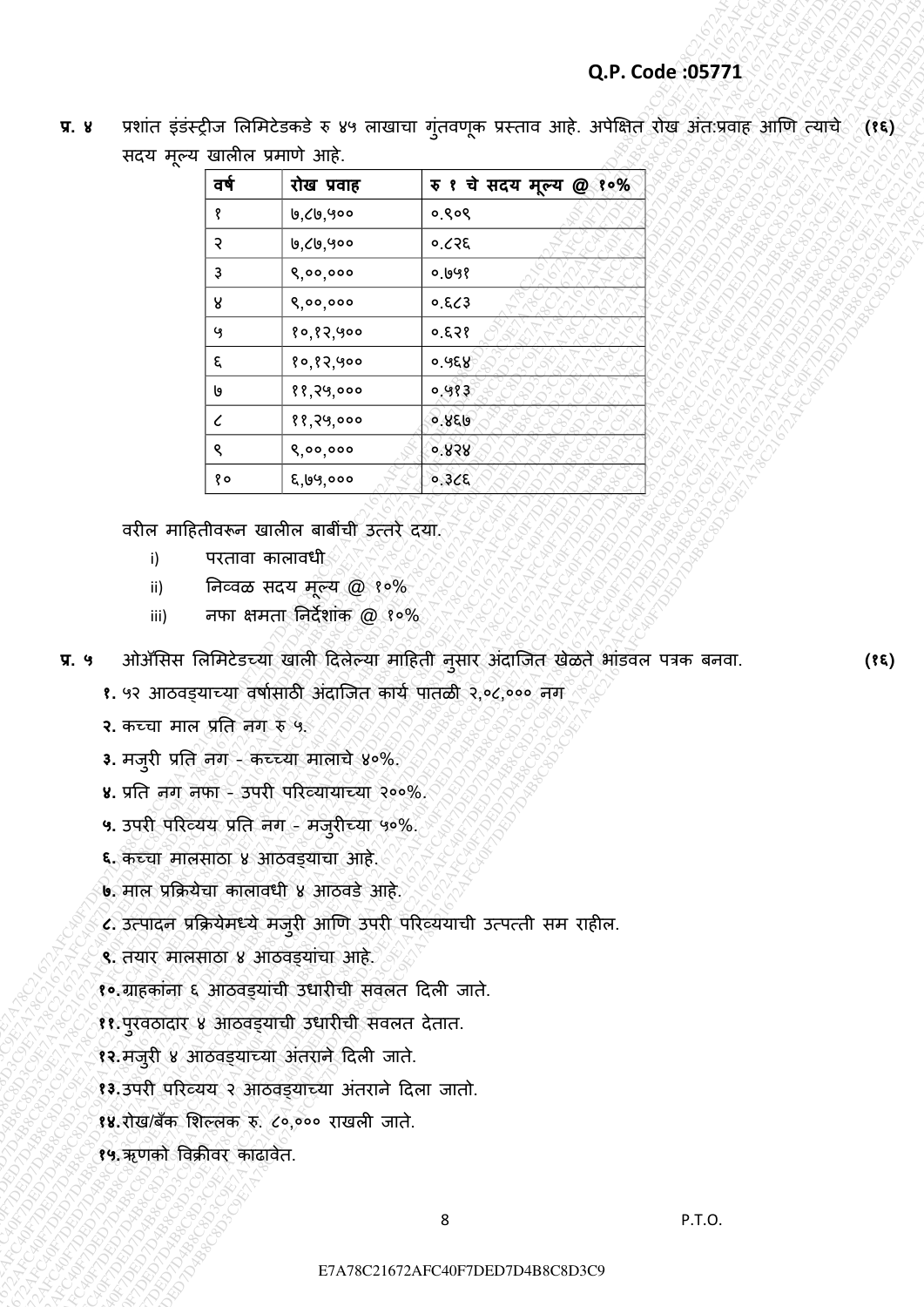|                    |          | नफा - तोटा खाते            |          |
|--------------------|----------|----------------------------|----------|
| नावे               | ₹.       | जमा                        | €        |
| आरंभीचा मालसाठा    | २७,१५०   | विक्री                     | २,५५,००० |
| खरेदी              | १,६३,५७५ | अखेरचा मालसाठा             | 85,000   |
| खरेदीचे वाहन भाडे  | ४,२७५    | गुंतवण्कीवर मिळालेले व्याज | २,७००    |
| कार्यालय खर्च      | ४५,०००   |                            |          |
| विक्री खर्च        | १३,५००   |                            |          |
| स्थिर मालमत्तेच्या | 8,900    |                            |          |
| विक्रीवरील नफा     |          |                            |          |
| निव्वळ नफा         | ४५,०००   |                            |          |
|                    | २,९९,७०० |                            | २,९९,७०० |

- अ) चालू अनुपात
- ब) कार्यवाहीन अनुपात
- क) मालसाठा उलाढाल अनुपात
- ड) कार्यालय खर्च अनु<u>प</u>ात
- इ) निव्वळ नफा करपूर्व अनुपात.

- सूचना :- उभ्या स्वरूपातील पत्रक अपेक्षित नाही.
- प्र. ७ खालील माहितीनुसार उभ्या प्रारुपात तुलनात्मक उत्पन्न पत्रक बनवा.

## **३१ माचय अखेरचे उतपन्न पत्रक**

| नावे                                                                                                                       | ₹.        | नफा - तोटा खाते | जमा                           | $\mathbf{\overline{v}}$ |                          |
|----------------------------------------------------------------------------------------------------------------------------|-----------|-----------------|-------------------------------|-------------------------|--------------------------|
| आरंभीचा मालसाठा                                                                                                            | 70,890    | विक्री          |                               | २,५५,०००                |                          |
| खरेदी                                                                                                                      | १,६३,५७५  | अखेरचा मालसाठा  |                               | 85,000                  |                          |
| खरेदीचे वाहन भाडे                                                                                                          | ४,२७५     |                 | गुंतवणुकीवर मिळालेले व्याज    | 3,000                   |                          |
| कार्यालय खर्च                                                                                                              | ४५,०००    |                 |                               |                         |                          |
| विक्री खर्च                                                                                                                | १३,५००    |                 |                               |                         |                          |
| स्थिर मालमत्तेच्या                                                                                                         | १,२००     |                 |                               |                         |                          |
| विक्रीवरील नफा                                                                                                             |           |                 |                               |                         |                          |
| निव्वळ नफा                                                                                                                 | ४५,०००    |                 |                               |                         |                          |
|                                                                                                                            | २,९९,७००  |                 |                               | २,९९,७००                |                          |
| क) मालसाठा उलाढाल अनुपात<br>ड) कार्यालय खर्च अनु <u>प</u> ोत्                                                              |           |                 |                               |                         |                          |
| इ) निव्वळ नफा करपूर्व अनुपात.<br>फक्त कार्यवाहीन अनुपातांवर टिप्पणी दया.<br>सूचना :- उभ्या स्वरूपातील पत्रक अपेक्षित नाही. |           |                 |                               |                         |                          |
| खालील माहितीनुसार उभ्या प्रारुपात तुलनात्मक उत्पन्न पत्रक बनवा.                                                            |           |                 | ३१ मार्च अखेरचे उत्पन्न पत्रक |                         |                          |
| तपशील                                                                                                                      | २०१६      | २०१७            | तपशील                         | २०१६                    | २०१७                     |
| आरंभीचा मालसाठा                                                                                                            | २,२५,०००  | 3,00,000        | विक्री                        | ४५,००,०००               | $\xi$ o, oo, ooo         |
| खरेदी                                                                                                                      | २२,५०,००० | 32, 80, 000     | अखेरचा मालसाठा                | 3,00,000                | 3,80,000                 |
| कर्जरोख्यावरील व्याज                                                                                                       | १,५०,०००  | 8,90,000        | लाभांश मिळाला                 | 82,000                  | ३९,०००                   |
| <u>घसारा</u>                                                                                                               |           |                 |                               |                         |                          |
| फर्निचर                                                                                                                    | १५,०००    | 89,000          | संयंत्र विक्रीवरील नफा        | 58,000                  | $\overline{\phantom{a}}$ |
| संयंत्र                                                                                                                    | 38,000    | 30,000          |                               |                         |                          |
| प्रशासन खर्च                                                                                                               | २,९४,०००  | 8,88,000        |                               |                         |                          |
| विक्री खर्च                                                                                                                | ४,५६,०००  | ७,५३,०००        |                               |                         |                          |
| विक्रीवरील भाडेखर्च                                                                                                        | ७७,०००    | 3,89,000        |                               |                         |                          |
| आगीमुळे तोटा                                                                                                               |           | 89,000          |                               |                         |                          |
| मजुरी                                                                                                                      | 8,89,000  | 3,00,000        |                               |                         |                          |
| करासाठी तरतुद                                                                                                              | ५,७०,०००  | ४,३५,०००        |                               |                         |                          |
| निव्वळ नफा                                                                                                                 | ५,७०,०००  | ४,३५,०००        |                               |                         |                          |